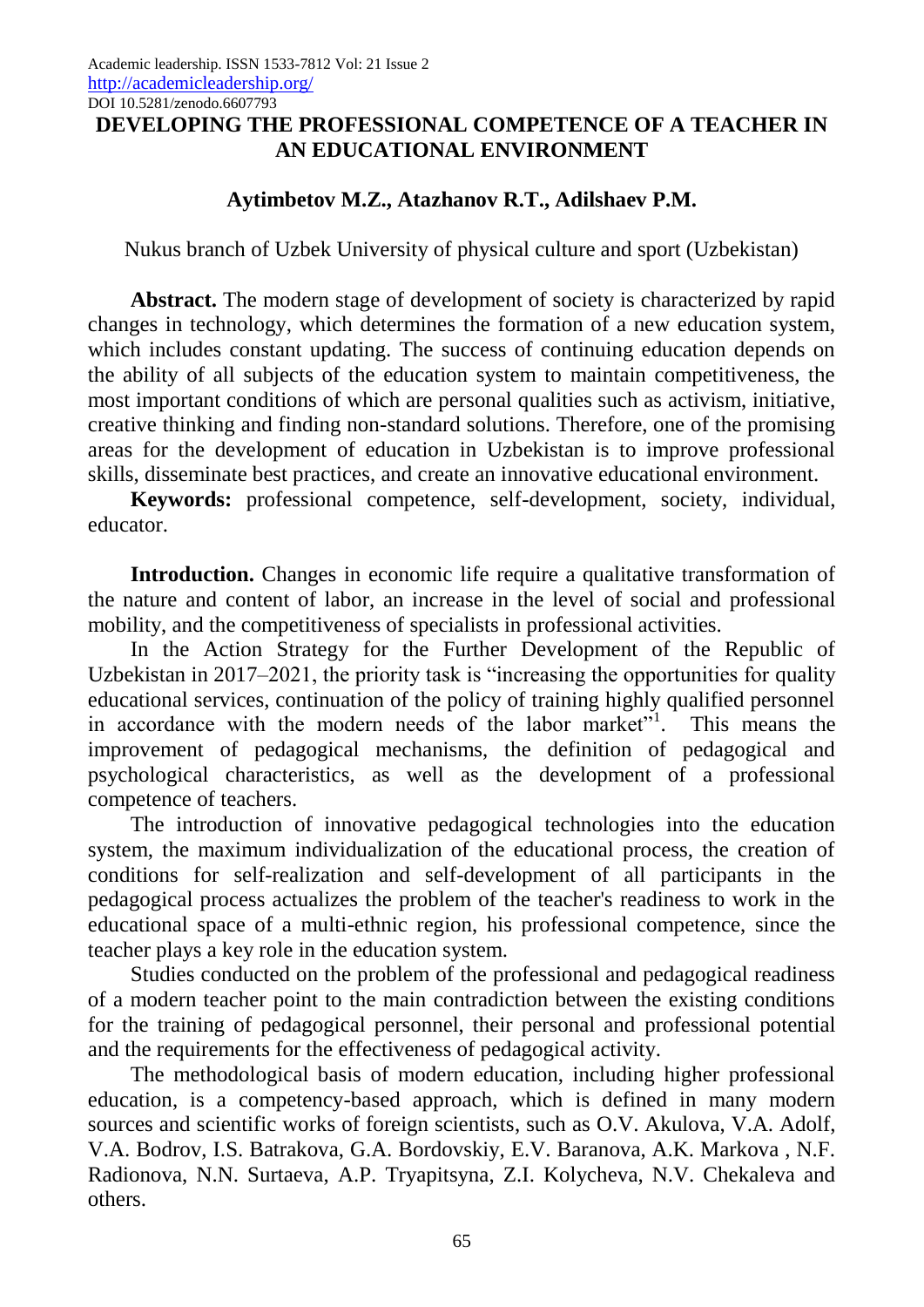In recent years, the amount of research in Uzbekistan devoted to the comprehensive study of the characteristics of teachers is growing. In particular, psychological problems of professional activity of teachers A.I. Rasulov, A.M. Jabborov, D.G. Muhammedova, Y.M. Asadov, issues of professional training and education of future teachers Sh.Kh.Abdullaeva, G.M.Makhmutova, N.Saydakhmedov, A.G.Morozov and other pedagogical scientists.

As I.A. Zimnyaya notes, the understanding of the differences being considered now between the concepts of "competence" and "competence" was already laid down in the 60s. of the last century. In the works of domestic and foreign scientists, the question of the relationship between the concepts of competence / competence was considered. Adhering to the interpretation of competence proposed by N. Khomsky, and delimiting the concepts of "competence" and "competence" on the basis of potential-actual, cognitive-personal, I.A. Zimnyaya understands competence as an actual, formed personal quality, as based on knowledge, intellectually and personally conditioned socio-professional characteristics of a person, his personal quality [7].

Professional competence implies the acquisition of integrative knowledge and actions in each independent direction, rather than the acquisition of individual knowledge and skills by a specialist. Competence also requires the constant enrichment of professional knowledge, the ability to learn new information, to understand important social requirements, to be able to search for new information, process it and apply it in their work.

**Methodology and organization of the study**. A theoretical generalization on the problem of the professional competence of a person based on research on the process of managing the psychological and pedagogical competencies of a teacher of higher education allowed us to distinguish three groups of core competencies in the structure of his professional activity:

1) individual-personal competencies manifested in the cognitive activity of the teacher in the implementation of the goals of both scientific and pedagogical activities, in accordance with individual psychological properties, the general level of intelligence and its structural features. The indicators of this group of competencies are: possession of special knowledge; research activity in the development of scientific and pedagogical problems and innovations; development of skills in building the educational process (modeling, design); the ability for self-development, the desire to improve their special and psychological and pedagogical qualifications;

2) subject-activity competencies, including emotional-volitional control of the subject (special and pedagogical) content of professional activity, implemented taking into account the level of claims and motives of the subject's activity. The competencies of this group include: the formation of the skills of emotional selfregulation of professional behavior and activities; the ability to manage the cognitive activity and motivation of trainees, recognize their needs and provide them with individual assistance; respond flexibly to changing business conditions; the ability to create a creative mood in the research team and in the classroom; introspection and performance evaluation;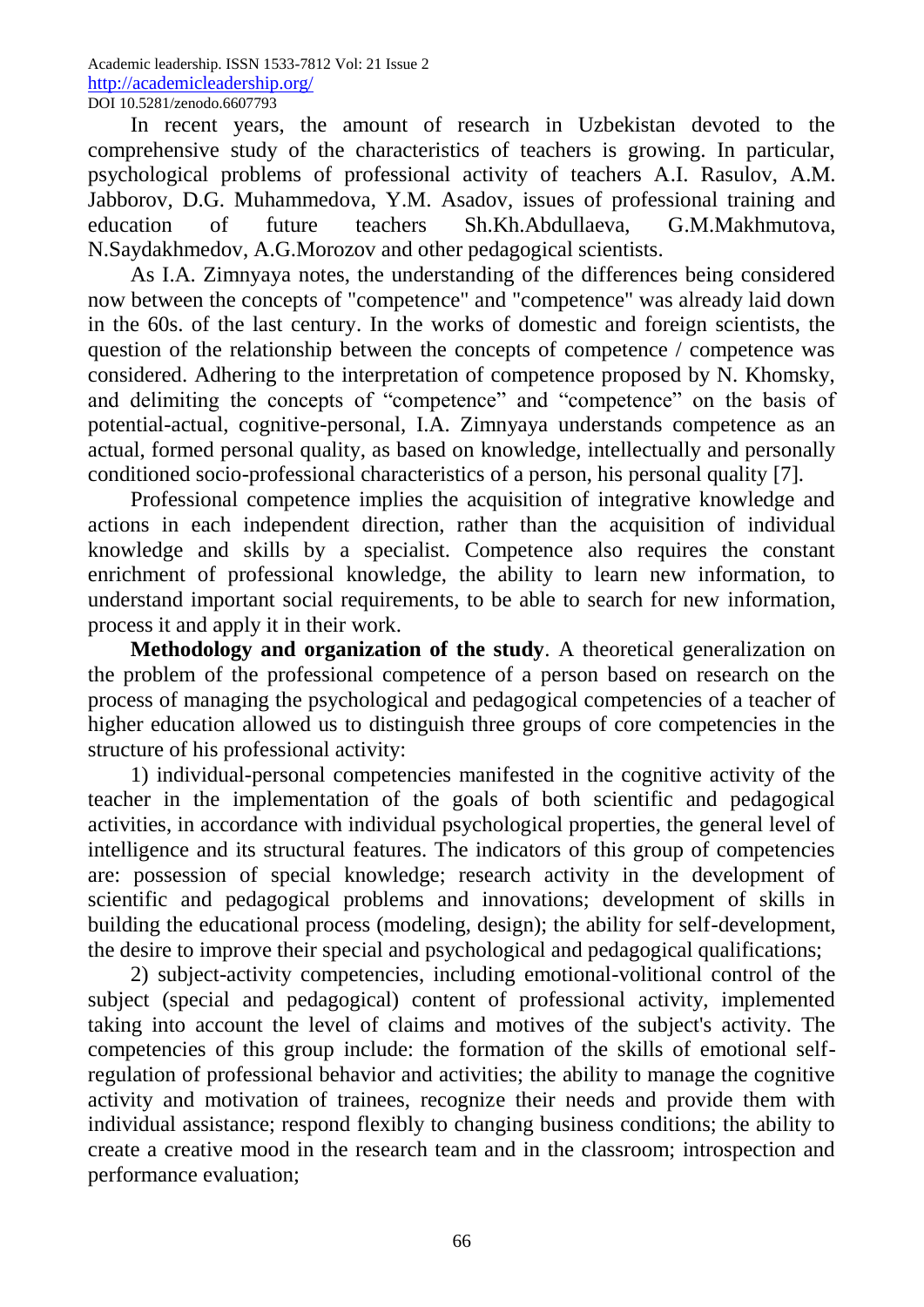3) socio-communicative competencies that characterize the skills and abilities of the subject in building relationships and interactions with others in the field of a professionally conditioned environment. These include: general cultural skills and communication and interaction skills; the ability to convince, understand others; orientation towards the formation by means of scientific discipline, morality, ethics, worldview of attitudes towards professional and personal development among the subjects of the scientific and pedagogical process; the formation of personal positions in the field of goals and norms of activity; skills to establish effective communication with students and colleagues; disciplinary liability.

Professional competence is manifested in the following cases:

- In complex processes;
- When performing indefinite tasks;
- When using conflicting information;
- When you have a contingency plan.

Professionally competent specialist:

- Consistently enriches knowledge;
- Transmits new information;
- Deeply understands the requirements of the period;
- Finds new knowledge;
- Processes them and uses them effectively in its practical activities

According to the research, the following structural bases on the basis of professional competence specific to the teacher are formed.



The formation of the professional competence of a specialist as a systemforming factor in the productivity of his professional activity is the development of the ability for self-development, self-improvement of the personality and activity,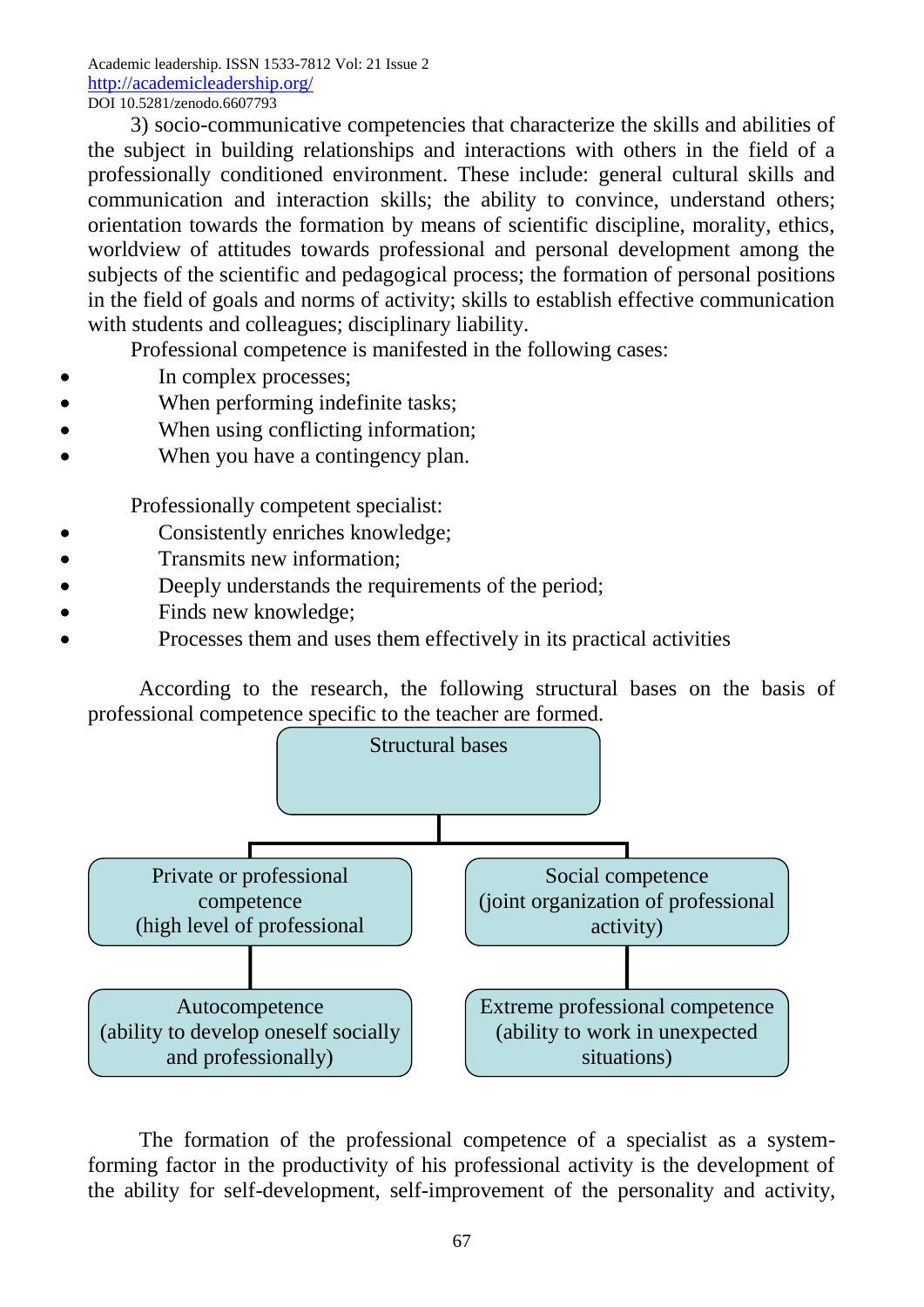self-realization and development of his needs and creative abilities. Professional competence and personal qualities are subject to development, which is based on, on the one hand, abilities and professionally significant motives, on the other hand, real activity and its functional models.

Let us dwell on the forms and methods of developing the professional competence of teachers in the course of educational activities.

Seminars and workshops are an effective form of work. An important role in the effectiveness of the seminar is played by properly organized preparation for it and preliminary information.

The business game is a powerful tool for shaping the personality of a professional, it is a method of simulating managerial decision-making in various situations by playing according to the rules set or developed by the game participants themselves, increases interest, causes high activity, and improves the ability to solve real pedagogical problems. In general, games, with their multilateral analysis of specific situations, allow you to connect theory with practical experience.

One of the effective forms of communication between teachers and the exchange of their experience among themselves is a round table. When discussing any issues of education and training, circular pedagogical forms of placement of participants make it possible to make the team self-governing, put all participants in an equal position, provide interaction and openness. The pedagogical newspaper is used as an interesting form of work that unites employees. [6]

It is impossible not to say about the great importance in improving the professional competence of a teacher of self-education, which is the first step in improving professional skills. Forms of self-education are diverse: work in libraries with periodicals, monographs, catalogs, study of Internet resources on education, participation in the work of scientific and practical seminars, conferences, trainings, obtaining advice from specialists from practical centers, departments of psychology and pedagogy of higher educational institutions, etc.

Professional competence as an indicator of general professionalism is formed in the process of professionally oriented education and has an activity character. This professional quality is dynamic and, once formed, needs constant development and improvement.

The following competencies can be formed in the student in the process of vocational training:

- educational and cognitive competence is a set of skills and abilities of cognitive activity;

- information competence is the ability to independently search, analyze, select, process and transmit the necessary information;

- communicative competence is the ability to interact with other people, the ability to work in a group. Acquaintance with various social roles;

- information and communication competence is one of the key competencies of a modern person and is manifested primarily in activities in solving various problems and situations with the involvement of a personal computer and computer information processing tools;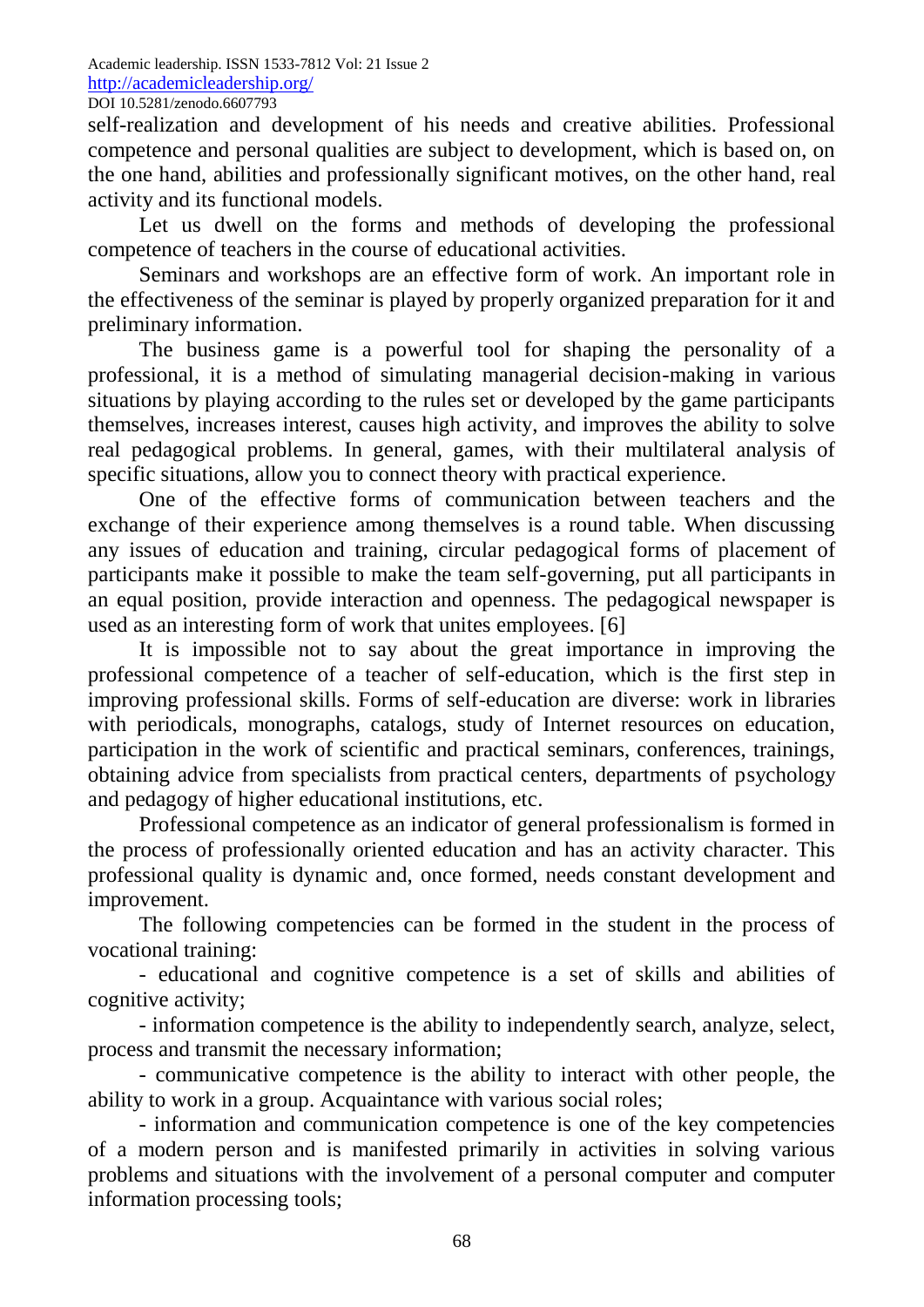- as well as technical skills, decision making, self-development.

Competence-oriented professional education is a phenomenon in education brought to life by various preconditions. First of all, it is the reaction of vocational education to the changed socio-economic conditions, to the processes that appeared along with the market economy. The market imposes on a modern specialist a whole layer of new requirements that are not sufficiently taken into account or not taken into account at all in the training programs for specialists. These new requirements, as it turns out, are not rigidly connected with one or another discipline, they are of a supra-subject nature, they are distinguished by universality. Their formation requires not so much new content (subject content), but other pedagogical technologies.

Forming a system of subject knowledge and skills, it is necessary to pay attention to the development of personal and social competencies that determine (at the same level of education) the competitiveness of a graduate.

The formation of a competent specialist is the goal in the implementation of the competency-based approach in vocational education.

Thus, professional competence can be defined as theoretical and practical readiness to carry out professional activities.

The main components of professional competence are:

- social and legal competence - knowledge and skills in the field of interaction with public institutions and people, as well as possession of professional communication and behavior techniques;

- personal competence - the ability for continuous professional growth and advanced training, as well as self-realization in professional work; special competence - preparedness for independent performance of specific activities, the ability to solve typical professional tasks and evaluate the results of one's work, the ability to independently acquire new knowledge and skills in the specialty;

- out-of-competence - an adequate understanding of one's social and professional characteristics and possession of technologies for overcoming professional destruction;

- extreme competence - the ability to act in suddenly complicated conditions, in case of accidents, violations of technological processes.

**The result**. Professional competence is assessed by the level of formation of professional and pedagogical skills. From the standpoint of the main operational functions of a professional school teacher, the following groups of professional and pedagogical skills can be distinguished:

- gnostic skills - cognitive skills in the field of acquiring general professional, industrial and psychological and pedagogical knowledge, providing for obtaining new information, highlighting the main, essential in it, generalizing and systematizing one's own pedagogical experience, the experience of innovators and rationalizers of production;

- ideological skills - socially significant skills of political and educational work among students, promotion of pedagogical knowledge;

- didactic skills - general pedagogical skills of determining specific learning goals, choosing adequate forms, methods and means of teaching, constructing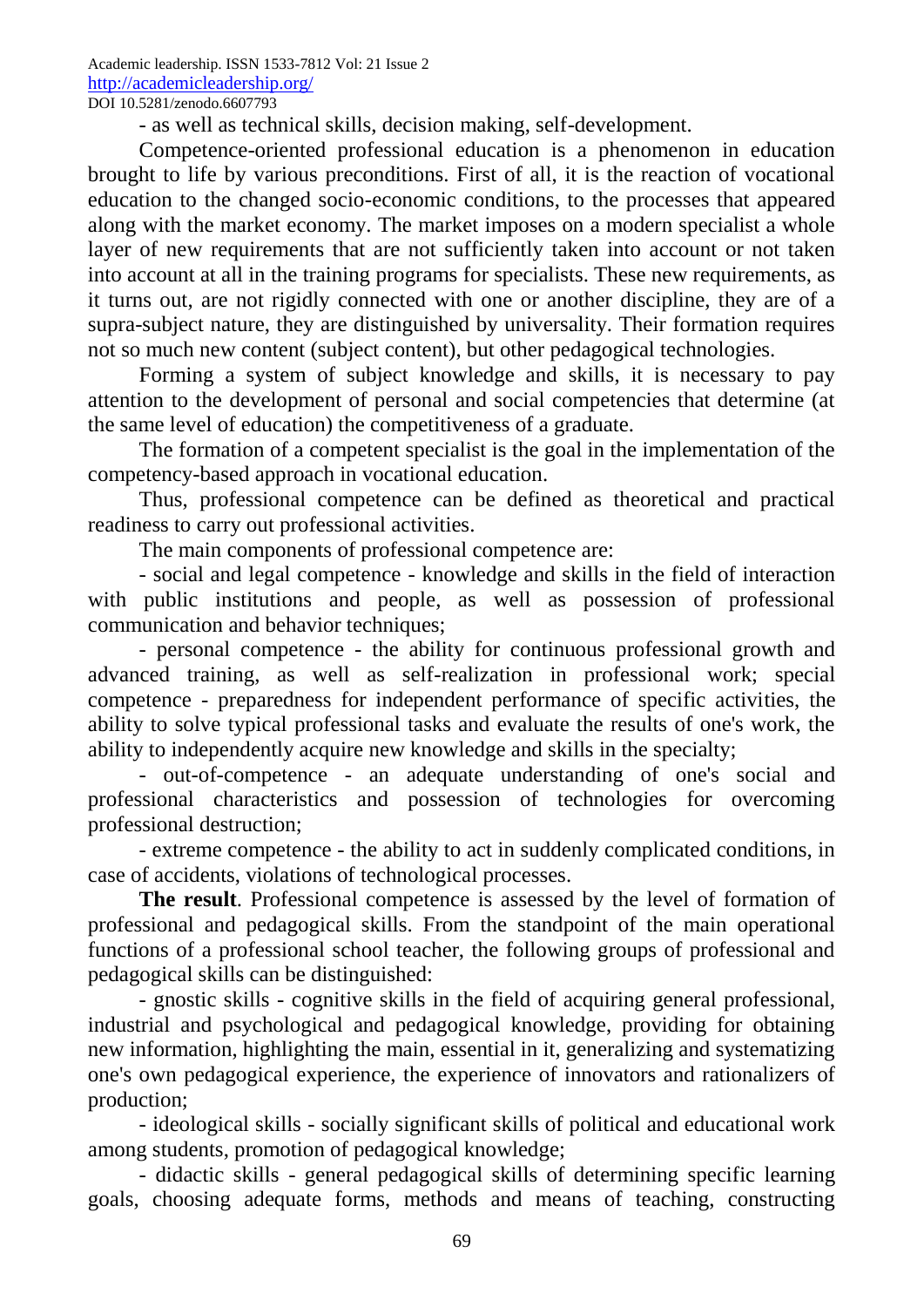pedagogical situations, explaining educational and production material, demonstrating technical objects and working methods;

- organizational and methodological skills - the ability to implement the educational process, the formation of motivation for learning, the organization of educational and professional activities of students, the establishment of pedagogically justified relationships, the formation of a team, the organization of self-government;

There are different approaches to finding the structure of professional competence. One of them is associated with the disclosure of the structure of professional competence through the system of pedagogical skills of the teacher, the other - with the allocation of individual competencies in accordance with the leading types of professional work of the teacher in the following areas:

– Independent educational and teaching activities;

- Educational activities;

– Scientific, methodological and research activities;

- Socio-pedagogical and cultural and educational activities;

– Correctional and developmental management activities.

Regardless of the forms of teacher activity, competence in each of them consists of two main components:

1) A system of knowledge that determines the theoretical readiness of a teacher;

2) A system of skills and abilities, which forms the basis of his practical readiness to carry out professional activities.

**Conclusion.** The skill of the teacher in this case is to very subtly maintain the line between cooperation and familiarity and, carried away by the ideas of the most harmonious independent development of the personality, not to lose sight of the fact that any pedagogical cooperation presupposes the presence of a leader and a follower. The main task of the teacher is to realize the role of the leader, even in situations involving the illusion of equality between the roles of the teacher and students. Thus, we can conclude that competence is something that can be learned (during study or in practice), that is, in the case of our study, it is the level of the teacher's proficiency in the language being taught, his pedagogical, psychological and methodological literacy. Having practical experience working with students of a particular age group; meanwhile, competence is the presence of innate or acquired qualities necessary for the teaching profession: the ability to work with an audience of a particular age (each teacher, as a rule, prefers his own age category, i.e., an audience of the age with which he works most comfortable), the ability to learn foreign languages, patience, empathy, the ability to psychological observation and analysis, etc. Some of these qualities, of course, can be cultivated in oneself, but the experience of students and young teachers allows us to come to the conclusion that most of the components of the teacher's pedagogical competence are either innate or instilled in the child from childhood.

The idea of professionalism (competence) of a teacher is connected with the object of the teacher's activity — a holistic pedagogical process, and therefore "the goal of professional training, its result, assumes that every person mastering a profession is faced with aspects — meaningful, personal and procedural